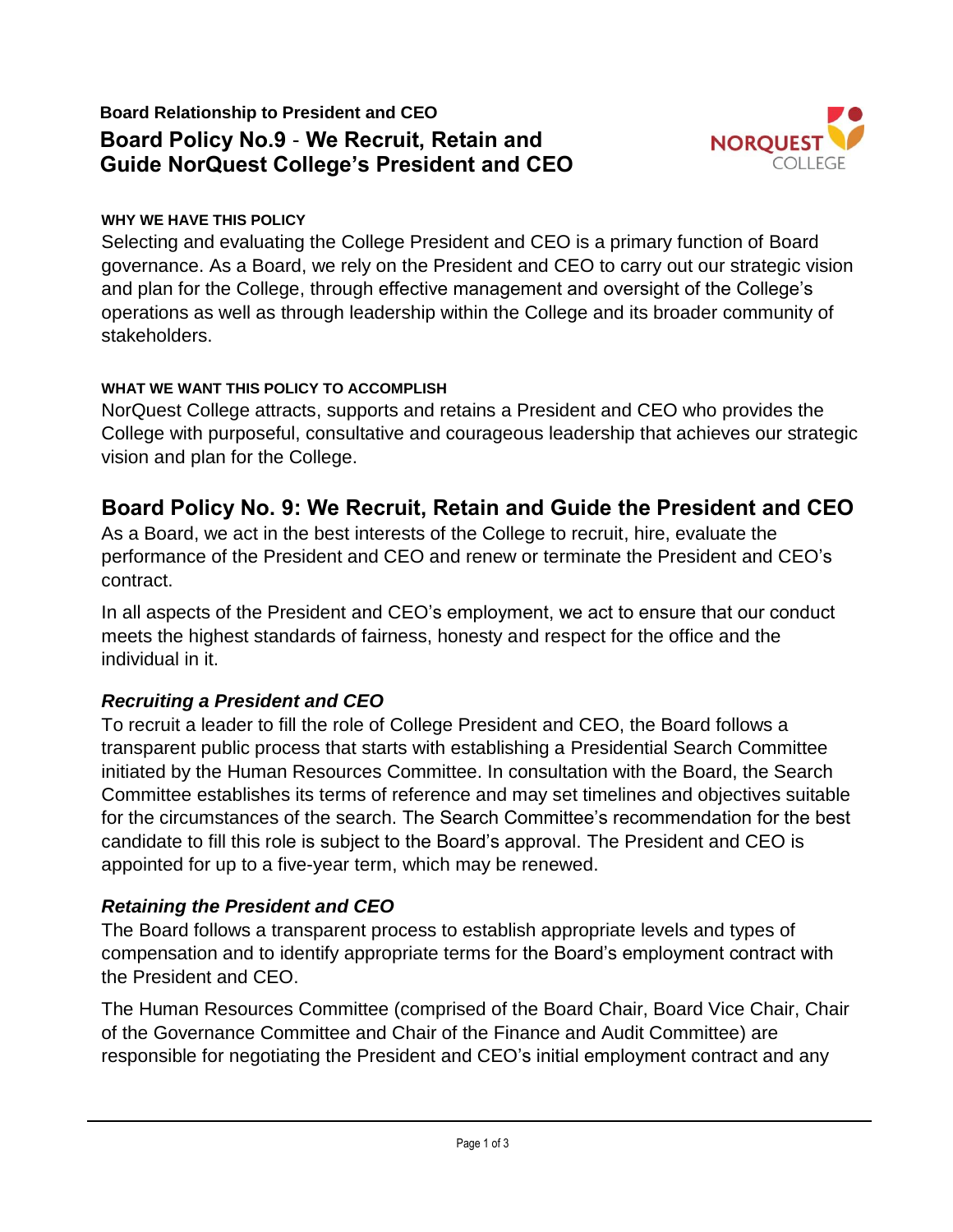subsequent amendments or extensions, on the Board's behalf. The Board Chair is responsible for ensuring that these negotiations are completed in a timely manner and that the final contract is approved by the Board.

## *Guiding the President and CEO*

The Human Resources Committee represent the Board in all matters relating to the President and CEO's conduct and execution of duties under the employment contract and in the President and CEO's job description.

The Board evaluates the President and CEO's performance through a transparent system that measures performance against the expectations and limits set by:

- **NorQuest College Strategic Plan**
- **NorQuest College Comprehensive Institutional Plan**
- Board and College policies
- Board Mandate and Roles Document
- **President & CEO Mandate Letter from the Board**
- **President and CEO Contribution Agreement**
- **President and CEO's annual goals, job description and employment contract**

## *Extending or terminating a President and CEO's employment*

The Board acts in the College's best interests to decide whether to:

- allow its contract with a President and CEO to expire without renewal
- **EXED FE** invite a current President and CEO to consider renewing or extending a contract or
- terminate a contract before its expiry date

### **WHO APPROVED THIS POLICY**

NorQuest College's Board of Governors has approved and is accountable for this policy.

### **WHO IS RESPONSIBLE FOR THIS POLICY**

The Chair and all members of the Board of Governors will ensure that the Board conducts itself within the limits and for the purposes of this policy.

#### **WHO IS DIRECTLY AFFECTED BY THIS POLICY**

This policy applies to all Board members in the conduct of the business of the Board and their conduct as Board members.